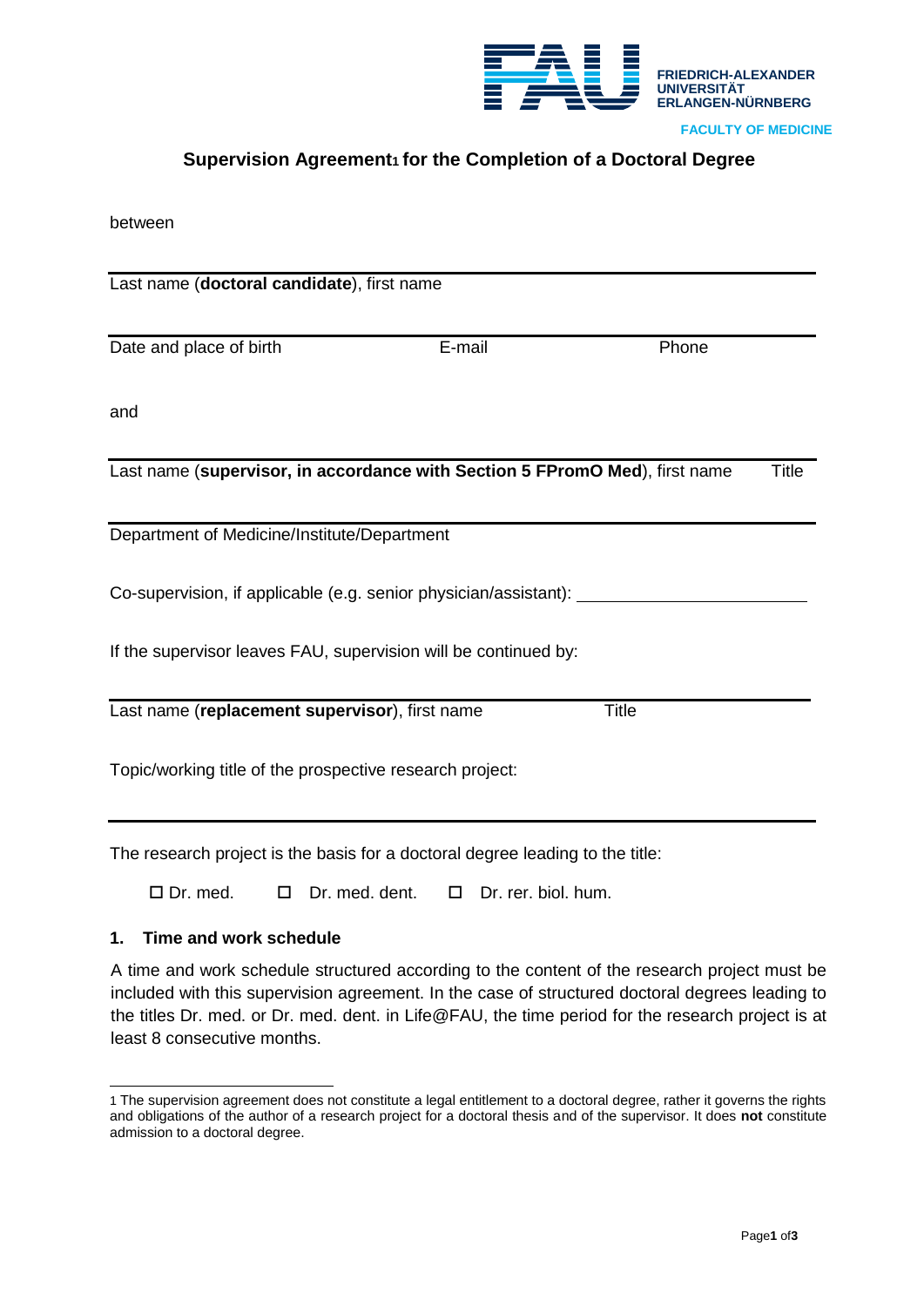## **2. The doctoral candidate agrees to:**

- comply with the regulations for safeguarding good scientific practice and dealing with scientific misconduct of FAU and the German Research Foundation (DFG) and observe them during the doctoral degree,
- adhere to the time and work schedule included with this agreement,
- familiarise themselves with and observe data protection regulations according to the requirements of the General Data Protection Regulation (GDPR), the Federal Data Protection Act (BDSG) and the data protection regulations of Universitätsklinikum Erlangen and FAU [\(www.uk-erlangen.de/datenschutz](http://www.uk-erlangen.de/datenschutz) and [www.fau.de/datenschutz\)](http://www.fau.de/datenschutz),
- observe the safety instructions of the organisational unit (Department of Medicine/Institute) where the supervision is taking place, (e.g. for hazardous materials, radio isotopes, sources of radiation, genetic engineering as well as for handling infectious material),
- keep a laboratory book for experiments and calculations that keeps a record of all measurement data and measurement setups, the same applies to the evaluation of clinical data,
- allow the supervisor, and the head of the laboratory if necessary, to inspect the data compiled at any time. The laboratory book must remain in the institution and be stored for at least 10 years in accordance with employment law, the same applies to evaluations of clinical data and the documentation of conducted analyses.
- present the results of their research,
- inform their supervisor in good time of longer periods of absence from their study location (e.g. periods of study abroad), changes of address, or if they complete their degree,
- participate in the accompanying qualification programme according to the specifications of the relevant programme if they are taking part in a structured doctoral degree programme.

## **3. The supervisor agrees to:**

- comply with the regulations for safeguarding good scientific practice and dealing with scientific misconduct of FAU and the German Research Foundation (DFG) and observe them during the doctoral degree; the approval of the Ethics council and approval for animal testing must be gained before work commences,
- provide advice and support to the doctoral candidate at regular intervals,
- enable the time and work schedule of this agreement to be met,
- enable the work to progress quickly and to set up a work space for this purpose with the equipment necessary in agreement with the head of the institute or medical department,
- inform the doctoral candidate in good time of any long periods of absence from their place of employment or if they change employers and to make arrangements for continued supervision,
- support the doctoral candidate with balancing family life and academic research,
- enable the candidate to participate in the accompanying qualification programme in the case